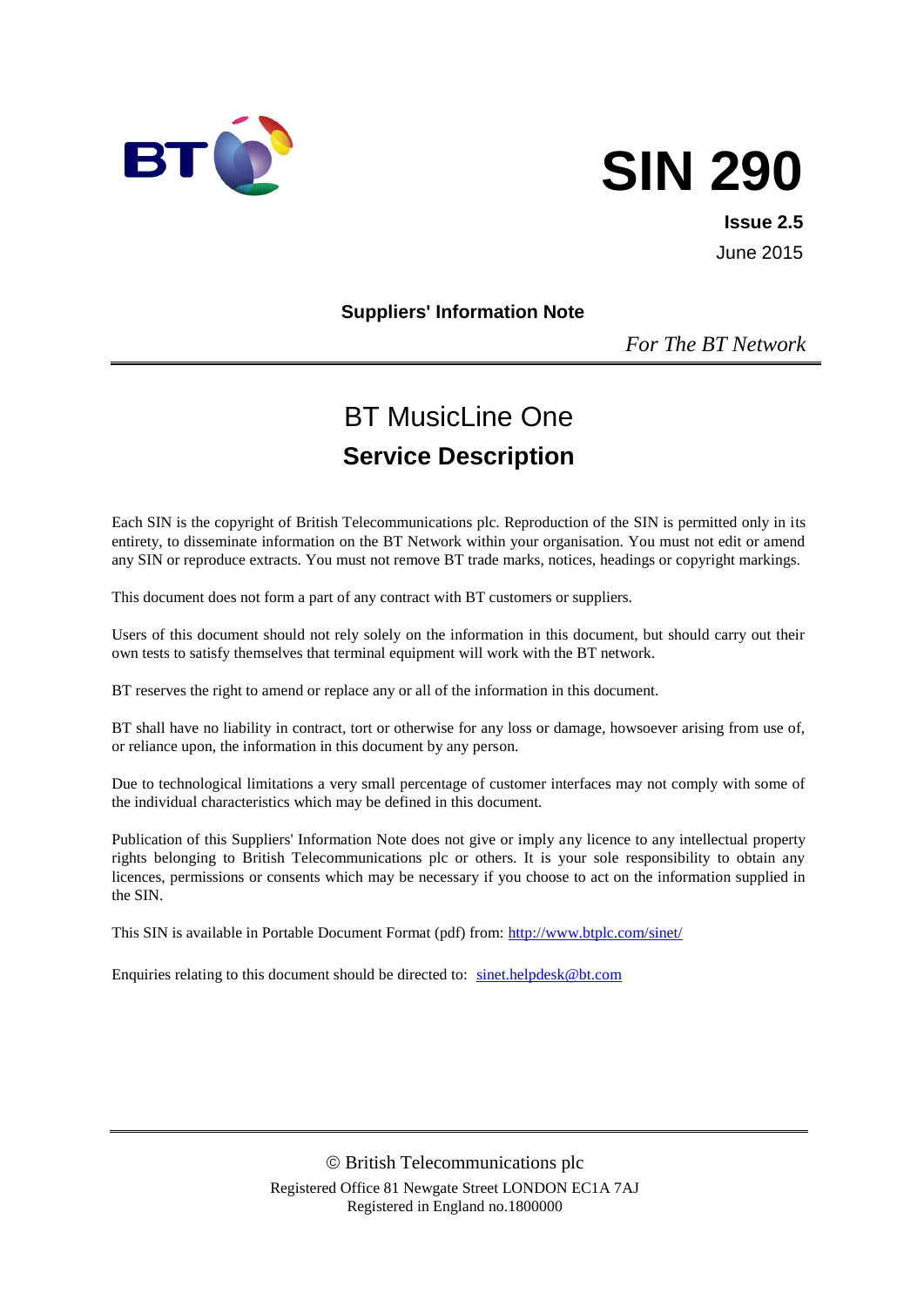# **CONTENTS**

| 1.             |       |  |
|----------------|-------|--|
| 2.             |       |  |
|                | 2.1   |  |
|                | 2.2   |  |
|                | 2.3   |  |
|                | 2.4   |  |
|                | 2.5   |  |
| 3.             |       |  |
|                |       |  |
| $\mathbf{4}$ . |       |  |
|                | 4.1   |  |
|                | 4.2   |  |
|                | 4.2.1 |  |
|                | 4.2.2 |  |
|                | 4.3   |  |
|                | 4.3.1 |  |
|                | 4.3.2 |  |
| 5.             |       |  |
| 6.             |       |  |
| 7.             |       |  |
| 8.             |       |  |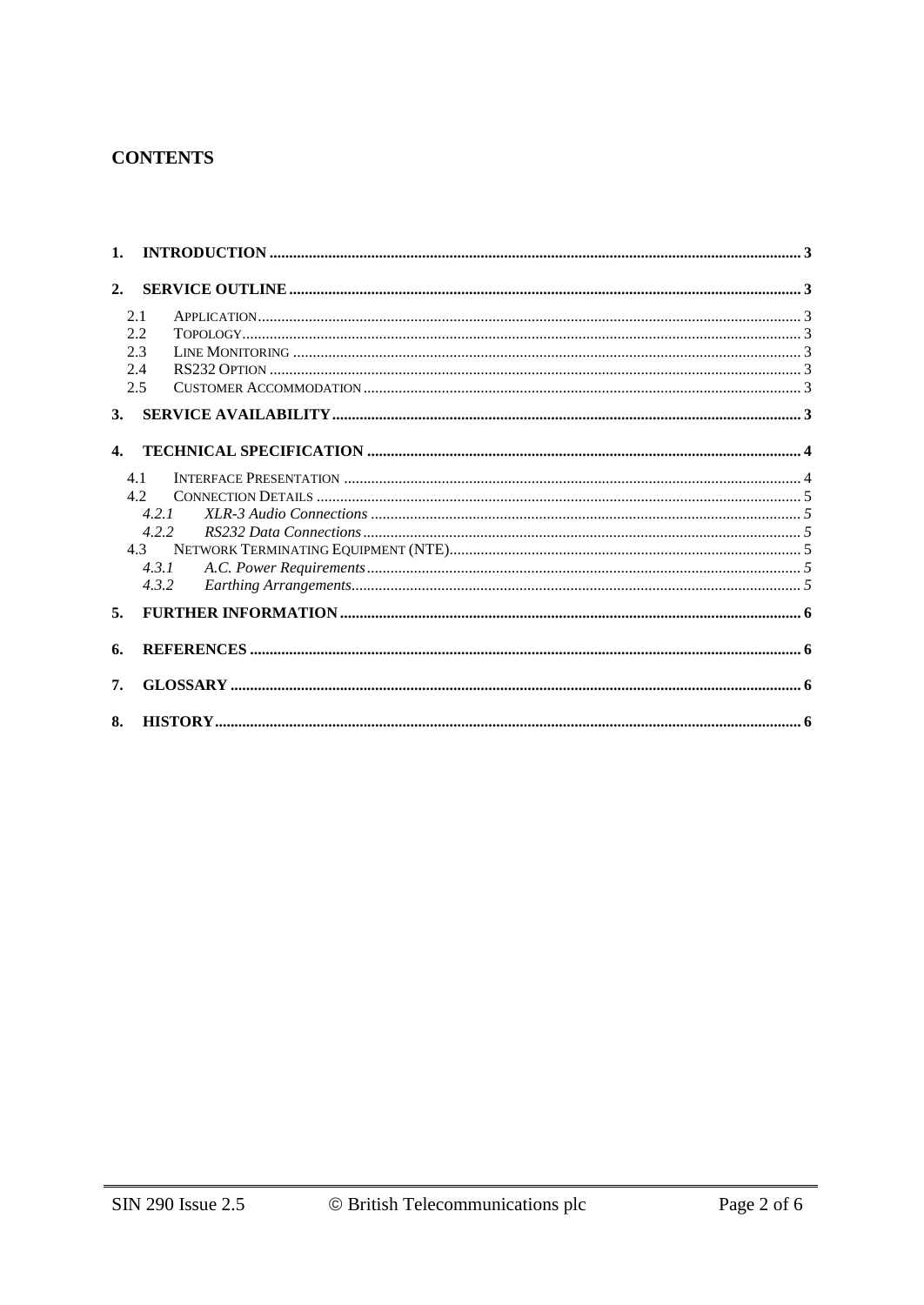# **1. Introduction**

This Suppliers' Information Note (SIN) describes the BT MusicLine One service and provides technical information for terminal equipment manufacturers and suppliers.

# **2. Service Outline**

#### **2.1 Application**

This service provides a mono audio circuit with a nominal bandwidth of 20Hz to 7.5kHz and a loss/frequency response of: $- \pm 1.0$ dB across the frequency range. Typical uses would be high quality speech contribution and AM/MW transmitter feeds.

# **2.2 Topology**

The service is a transmission path connecting two customer points within the UK. The basic service provides a high quality audio path in one direction and a monitor path of identical quality in the reverse direction. The audio service is analogue presented to the customer via female XLR-3 connectors and uses digital compression technology.

*NOTE: XLR is an ITT Cannon Standard which has become the defacto standard for the professional audio industry.*

# **2.3 Line Monitoring**

The signal is transmitted from the 'A' end to the 'B' end of the circuit, at the 'B' end (the far end) the analogue signal is presented to the customer for their use.

The monitoring circuit monitors the output of the NTP at the 'B' end and returns the monitored signal to the 'A' end of the circuit. The round trip delay from the signal being sent at the 'A' end and the monitored signal being returned to the 'A' end should not exceed 37ms.

# **2.4 RS232 Option**

The equipment can supply a duplex RS232 at 2400 Baud. The RS232 interface is an optional addition to the basic service. This option is presented as an 9-way D type female connector.

#### **2.5 Customer Accommodation**

The service requires the customer to provide accommodation (including space, power, security, and environmental control) for terminating equipment.

The MusicLine One NTE can be mounted within equipment cabinets capable of accommodating standard 19 inch mounting practice. Alternatively, the MusicLine One NTE equipment can be positioned on a suitable horizontal, non-slip surface.

#### **3. Service Availability**

**4. This product is no longer available for new supply.**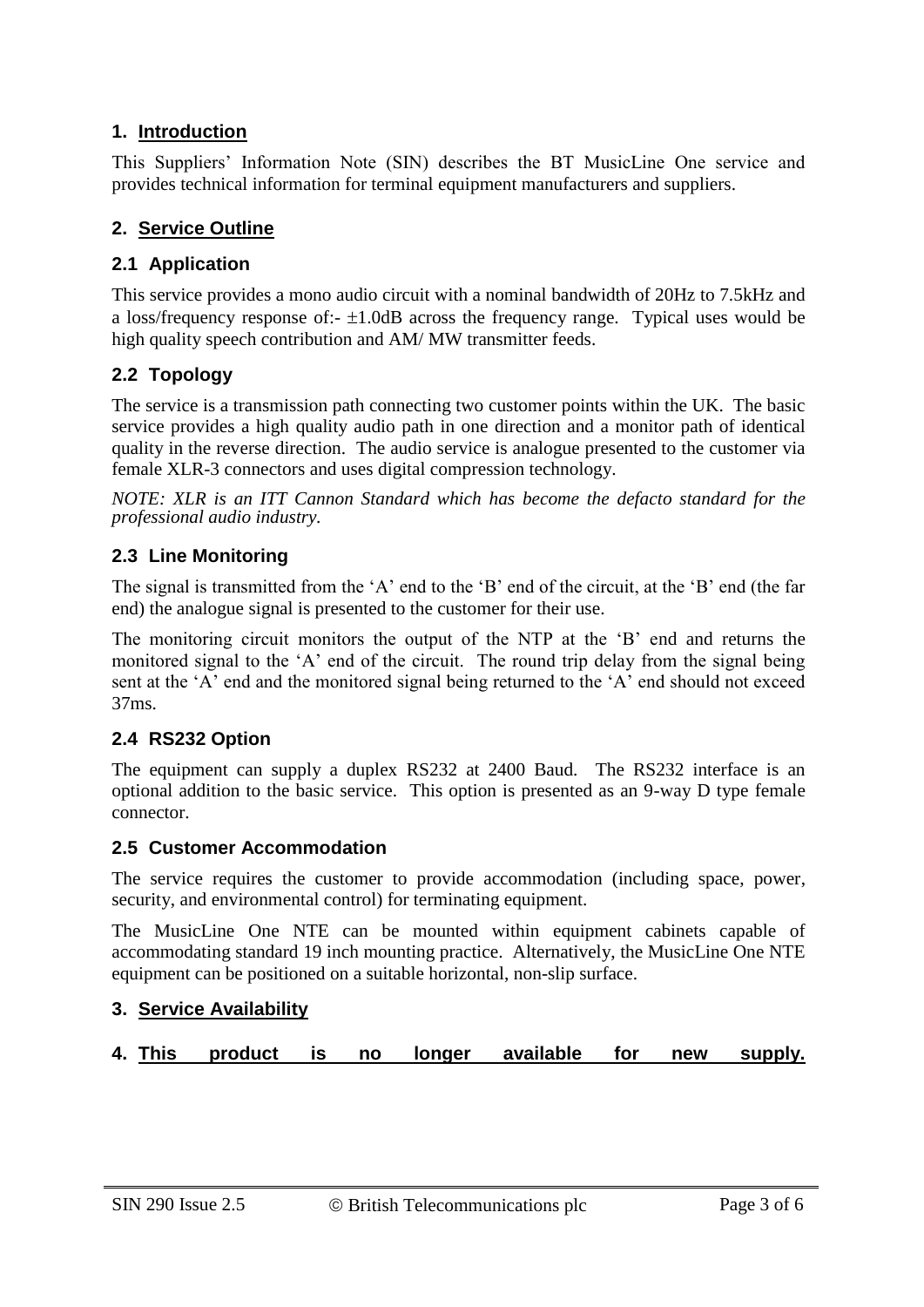# **Technical Specification**

# **4.1 Interface Presentation**

The following interfaces are provided by the Network Terminating Equipment (NTE):

| <b>Interfaces at the NTE</b> | <b>Electrical presentation</b>          | <b>Physical presentation</b> |
|------------------------------|-----------------------------------------|------------------------------|
| Audio Programme Input        | Balanced Audio (Mono)                   | XLR-3 Female (BT Equipment)  |
| (A end only)                 | 10k Ohms Impedance                      | XLR-3 Male (Customer Cable)  |
|                              |                                         |                              |
|                              | $Max Level + 18dBu$<br>(notel)          |                              |
| Audio Programme              | Balanced Audio (Mono)                   | XLR-3 Female (BT Equipment)  |
| Output                       | 10 Ohms Impedance                       | XLR-3 Male (Customer Cable)  |
| (B end only)                 |                                         |                              |
|                              | $Max Level + 18dBu$<br>(notel)          |                              |
| <b>Monitor Output</b>        | <b>Balanced Audio (Mono)</b>            | XLR-3 Female (BT Equipment)  |
| (A end only)                 | 10 Ohms Impedance                       | XLR-3 Male (Customer Cable)  |
|                              |                                         |                              |
|                              | $Max Level + 18dBu$<br>(notel)          |                              |
| <b>RS 232</b>                | RS 232 Serial Binary Data               | 9 way D-type                 |
|                              | Duplex Asynchronous                     | Female (BT Equipment)        |
| (A and B ends)               | @ 2400 Baud                             | Male (Customer Cable)        |
|                              | conforming to ITU-T V.24 <sup>[1]</sup> |                              |

#### **Table 1**

The audio circuit offers

20Hz to 7.5kHz nominal bandwidth

a loss/frequency response for any single frequency of:-

1.0dB over the frequency range 20Hz to 40Hz;

0.5dB over the frequency range 40Hz to 6.3kHz;

 $\pm 1.0$ dB over the frequency range 6.3kHz to 7.5kHz.

*Note 1:-*

*Maximum level - total power level over the range 20Hz to 7.5kHz is not to exceed + 18dBu. The 0 dBu reference level is given by 1 kHz tone at 775 mV applied to the input.*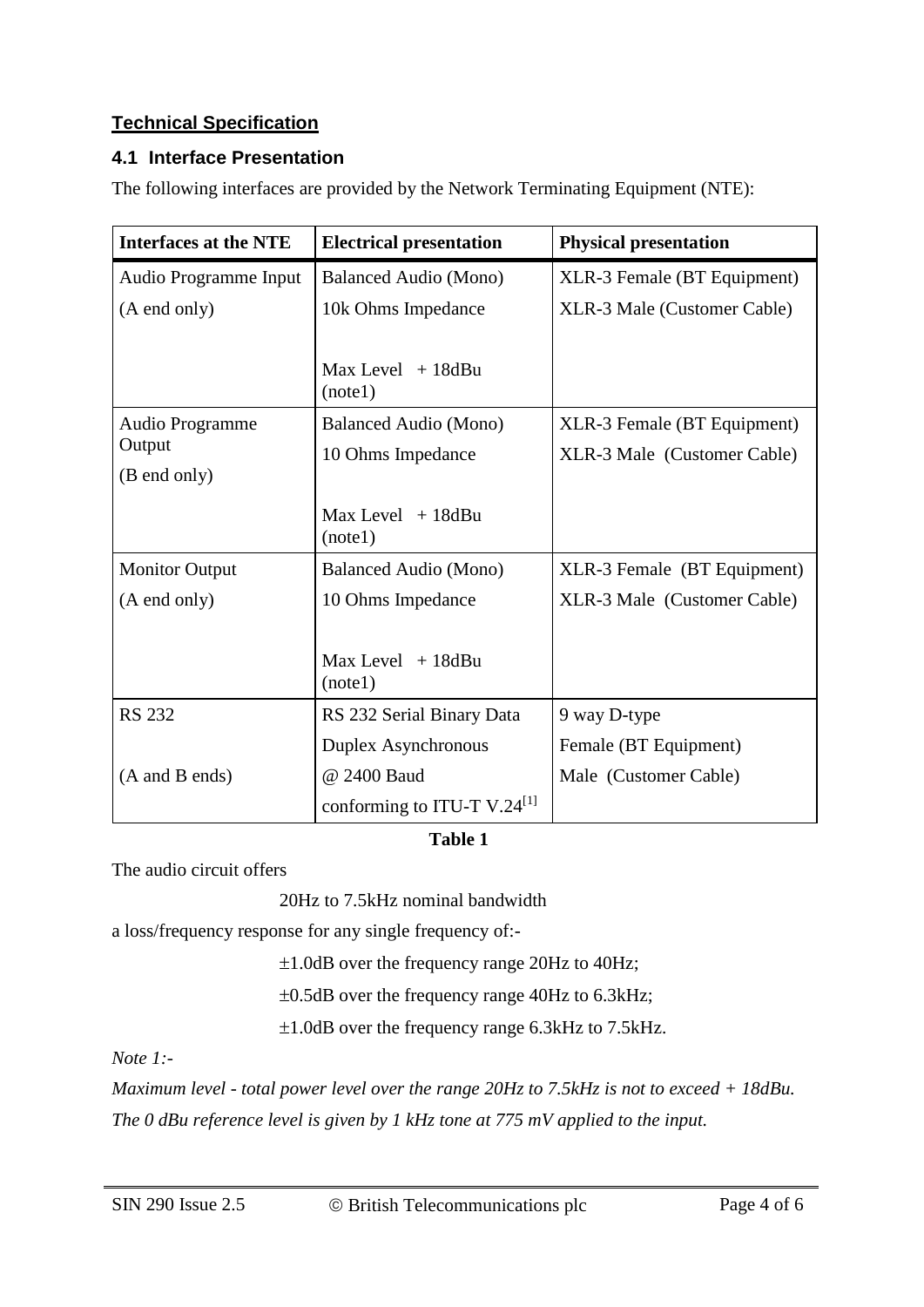# **4.2 Connection Details**

#### **4.2.1 XLR-3 Audio Connections**

| Pin No. | Description                     |
|---------|---------------------------------|
|         | Screen/Signal Common            |
|         | +ve signal leg of balanced pair |
|         | -ve signal leg of balanced pair |

**Table 2**

#### **4.2.2 RS232 Data Connections**

| Pin No. | Signal     | Description          |
|---------|------------|----------------------|
|         | <b>TXD</b> | <b>Transmit Data</b> |
|         | <b>RXD</b> | Receive Data         |
|         | GND        | Ground               |

**Table 3**

Transmit is the direction in which an electrical signal originating in the terminal equipment passes to the MusicLine circuit.

#### **4.3 Network Terminating Equipment (NTE)**

#### **4.3.1 A.C. Power Requirements**

• The NTE is locally powered and will require a local mains 50 Hz AC supply within 2 metres of the NTE. The power consumption of the NTE will be approximately 25 watts.

*Customer provided power supplies for connection to this service shall conform with relevant safety standards.*

#### **4.3.2 Earthing Arrangements**

- A quiet earth will be required for the equipment.
- The normal mains supply earth should not be connected to the BT rack/cabinet in addition to the Quiet ( Technical ) Earth.
- Inter-Rack earthing (ie: between the BT rack and any customer rack). Customer rack earth must not be mains earth. The resistance between the BT rack and the Customer rack, must be less than 0.25 Ohms.
- The mains safety earth should not be connected to the quiet / technical earth as this will compromise noise performance and introduce earth loops.